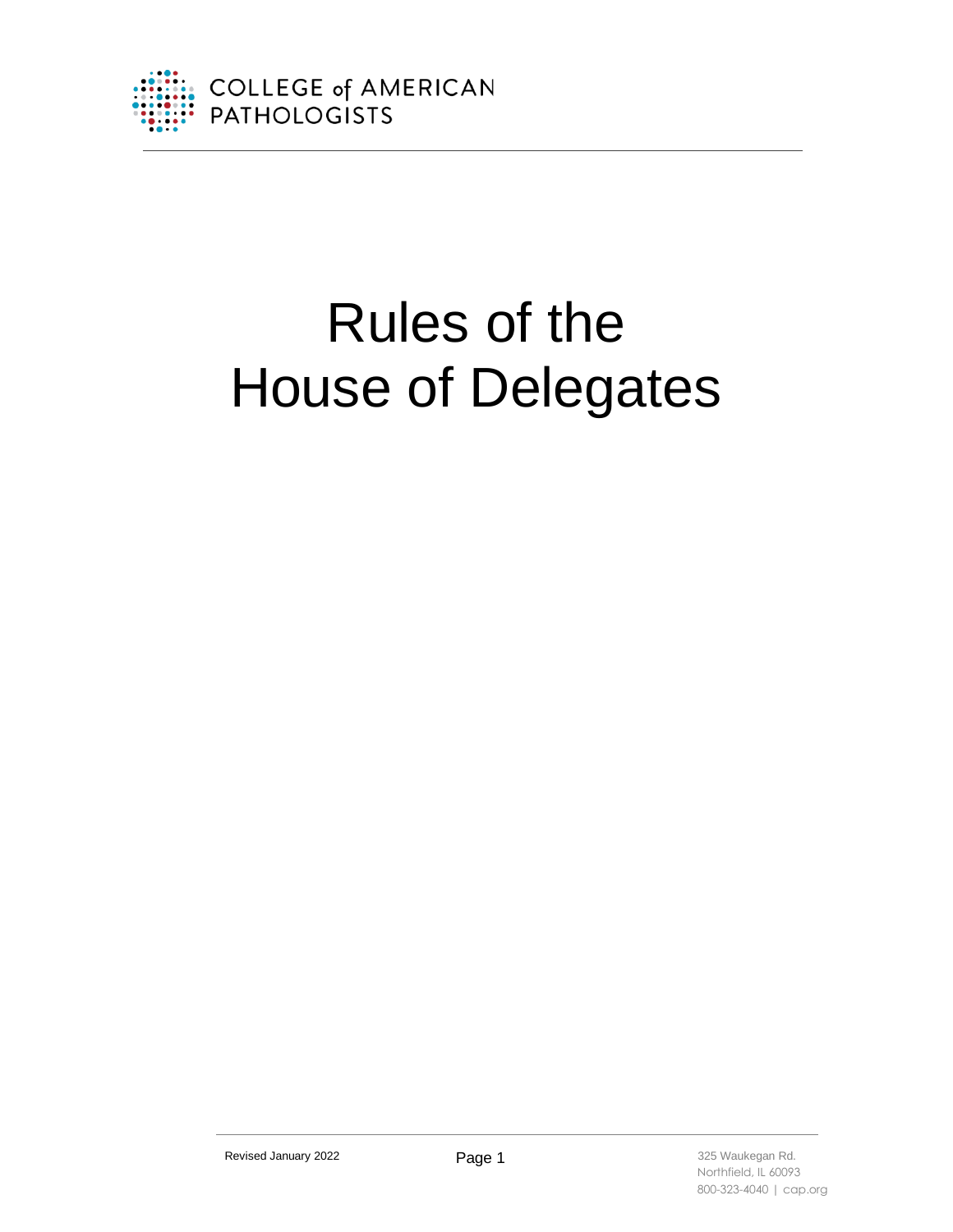

# **Outline Index to Contents**

Rules of the House of Delegates

| <b>Index Number</b>            |                                                                          | Page |
|--------------------------------|--------------------------------------------------------------------------|------|
|                                |                                                                          |      |
| <b>Article II - Membership</b> |                                                                          |      |
| Section 1:                     |                                                                          |      |
|                                |                                                                          |      |
|                                |                                                                          |      |
|                                |                                                                          |      |
|                                |                                                                          |      |
| Section 2:                     | Apportionment                                                            |      |
|                                |                                                                          |      |
|                                |                                                                          |      |
| Section 3:                     |                                                                          |      |
| Section 4:                     |                                                                          |      |
|                                |                                                                          |      |
|                                |                                                                          |      |
|                                | (c) No self-nominated candidates or state pathology society in an area 5 |      |
|                                |                                                                          |      |
|                                |                                                                          |      |
| Section 5:                     |                                                                          |      |
| Section 6:                     |                                                                          |      |
| Section 7:                     |                                                                          |      |
| Section 1:                     | Article III - Officers and Steering Committee                            |      |
| Section 2:                     |                                                                          |      |
| Section 3:                     |                                                                          |      |
| Section 4:                     |                                                                          |      |
| Section 5:                     | <b>Steering Committee</b>                                                |      |
|                                |                                                                          |      |
|                                |                                                                          |      |
|                                |                                                                          |      |
| Section 6:                     |                                                                          |      |
| Section 7:                     | Succession                                                               |      |
|                                |                                                                          |      |
|                                |                                                                          |      |
|                                |                                                                          |      |
|                                |                                                                          |      |
| <b>Article IV - Elections</b>  |                                                                          |      |
| Section 1:                     | Method of Election                                                       |      |
|                                |                                                                          |      |
|                                |                                                                          |      |
|                                |                                                                          |      |
|                                |                                                                          |      |
|                                | $(3)$ Candidate selection $\frac{8}{100}$                                |      |

(4) Concurrent candidacy in other elections ...................................................... 8 (5) Candidate interviews and notification of selection ........................................ 8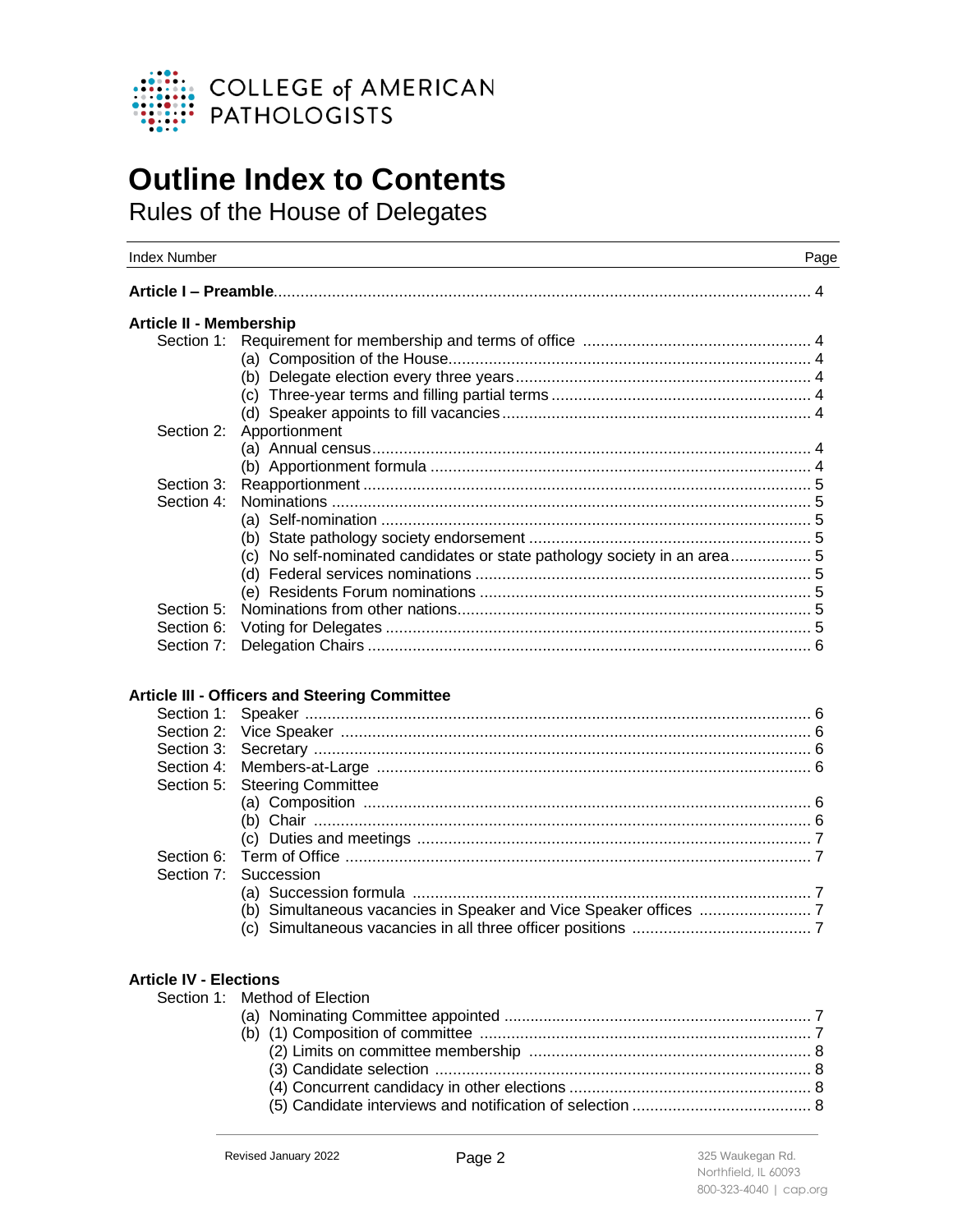

| Index Number |                                    | Page |
|--------------|------------------------------------|------|
|              | Article IV - Elections (continued) |      |
|              | Section 1: Method of Election      |      |
|              |                                    |      |
|              |                                    |      |
|              | Section 2: Installation            |      |
|              |                                    |      |
|              |                                    |      |
|              |                                    |      |
|              |                                    |      |
|              |                                    |      |
|              |                                    |      |
| Section 4:   |                                    |      |
|              |                                    |      |
|              |                                    |      |
|              |                                    |      |
|              |                                    |      |

# **Article V - Procedure of Meetings**

| Meetings<br>Section 2: Registration<br>(b) Speaker can declare positions vacant and fill by appointment  10<br>Section 8: Rules of order<br>(a) House guided by CAP Constitution, Bylaws, Rules of the House.  10 |
|-------------------------------------------------------------------------------------------------------------------------------------------------------------------------------------------------------------------|

# **Article VI - Business of the House of Delegates**

| Section I: Action Items |  |
|-------------------------|--|
|                         |  |
|                         |  |
|                         |  |
|                         |  |
|                         |  |
|                         |  |
|                         |  |

#### **Article VII - Amendments** *(to Rules of the House)*

|  |  |  |  | Section 1: Required majority, advance notice, introduction and voting  12 |
|--|--|--|--|---------------------------------------------------------------------------|
|--|--|--|--|---------------------------------------------------------------------------|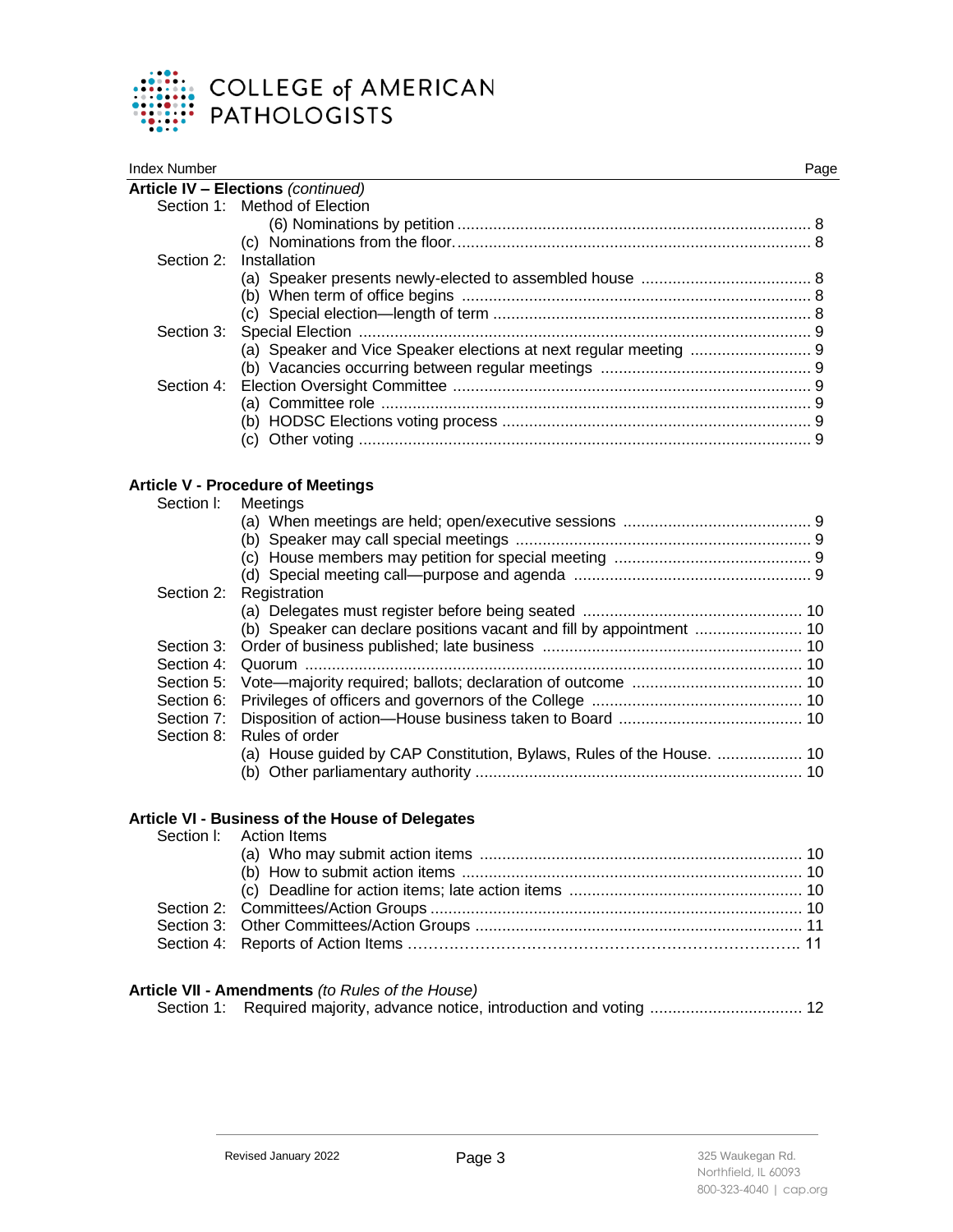

# **Article I - Preamble**

The House of Delegates of the College of American Pathologists is to provide representation of the membership of the various states, other geographic areas and special groups. The House of Delegates shall act as a forum representing members of the College of American Pathologists. It shall serve as the voice of member pathologists to the Board of Governors, College Councils, Commissions, and Committees. The House of Delegates shall solicit issues from the membership through Delegation Chairs, provide a forum to deliberate the issues, and send reports on the issues (action items) to the Board of Governors, College Councils, Commissions, and Committees. It shall receive reports of the activities of the Board of Governors, College Councils, Commissions, Committees and Action Groups, including reports on issues (action items) sent to the above groups. The House will report to the Board of Governors, College Councils, Commissions, Committees and Action Groups the effectiveness of these activities in meeting member needs. The House may initiate its own business and assume such other responsibilities as may be assigned by provisions in the Bylaws.

# **Article II - Membership**

Section l: Requirement for membership and terms of office

- (a) The House of Delegates shall be composed of Fellows of the College, elected, or appointed.
- (b) The election of Delegates shall be conducted every third year.
- (c) The terms of all Delegates elected from any geographic area or appointed to a federal service delegation (Army, Navy, Air Force, Public Health Service and Veterans Affairs) shall be three years. Delegates appointed to fill a vacant elective seat shall serve only the remaining portion of a term and the Delegate shall be eligible for re-election. Delegates shall represent only their federal service or the geographic entity of their principal office or residence. Upon removal of the Delegate's principal office and/or residence to another state, district, territory, commonwealth or province, or separation from the federal service, the term shall be forfeited.
- (d) Upon vacancy due to death, retirement, resignation, move from the area represented or separation from active federal service, the Speaker shall appoint a successor fulfilling the above requirements to complete the term.

#### Section 2: Apportionment

- (a) The Chief Executive Officer will conduct an annual census on January 1, of the number of Fellows of the College of American Pathologists in each state, district, territory, commonwealth, or province. The results of this census shall be certified to the Speaker and to the Secretary.
- (b) Each state, district, territory, commonwealth, or province shall be represented by one Delegate for each twenty-five fellows of the College or any fraction of that number. Each federal service shall be represented by two Delegates. States, districts, territories, commonwealths, or provinces with more than one Delegate may divide themselves into geographic areas with each Delegate elected to represent an area. Where there are a large number of members in a designated area, it may be necessary to have more than one Delegate represent that area. The Delegate must have their principal place of practice or residence in the area which they represent.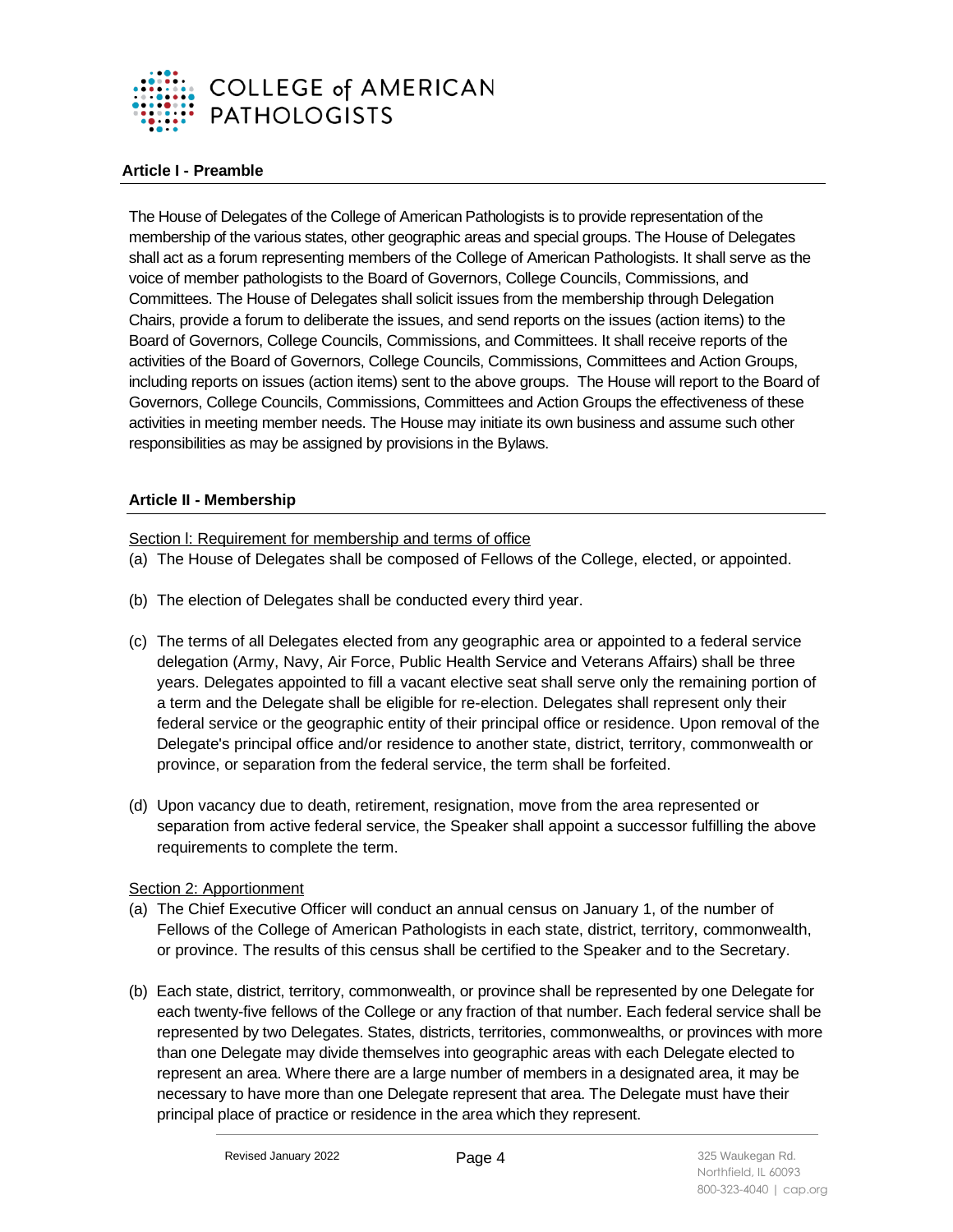

# Section 3: Reapportionment

Reapportionment of membership shall not deny to any Delegate, elected, or appointed to a term of office, the right to complete that term.

Section 4: Nominations

- (a) All Fellows of the College in good standing shall have the opportunity to nominate themselves for election as a Delegate.
- (b) A list of all self-nominated Fellows from each geographic area will be forwarded to the pathology society of the appropriate state, district, territory, commonwealth, or province for their endorsement of the candidate(s). If a state, district, territory, commonwealth, or province is represented by more than one organized pathology society, each society may submit their endorsement. These societies may nominate additional candidates for election as a Delegate. State society presidents may serve as ex officio members of their state society delegation, but only if they are members of the CAP. Candidates nominated by these societies must be vetted for CAP Fellow status and must accept the nomination. Non- CAP member candidates will be requested to complete membership requirements of the College of American Pathologists. Upon completion of membership requirements, the candidate will be considered for election as a Delegate. Any society not responding by the published deadline may lose its opportunity to endorse candidates.
- (c) If there are no self-nominated candidates for a geographic area, and there is no properly organized or functioning pathology society in an area, the Speaker of the House shall directly nominate, or cause to be nominated, one or more Fellows of that geographic area.
- (d) The federal services shall be forwarded the names of any interested Fellows in their service and shall be invited to recommend candidates for appointment.
- (e) The Residents Forum shall be invited to nominate candidates for appointment of a Resident Delegate and Resident Alternate Delegate for a one-year term.

#### Section 5: Nominations from other nations

Fellows in other nations shall have the right to organize and to nominate Delegates upon petition to the Board of Governors. When recognized, these national groups shall participate in elections and be entitled to proportional representation in a manner similar to states, districts, territories, commonwealths and provinces.

#### Section 6: Voting for Delegates

Votes shall be cast by a secret ballot by Fellows practicing or residing in a geographic area. After nominations have been made and the headquarters office properly informed of the endorsements by the societies, the headquarters office shall provide ballots to all Fellows eligible to vote no later than twenty-eight weeks prior to the CAP's Annual Meeting. Ballots should be returned to the headquarters office for tabulation of results within six weeks.

In accordance with the apportionment for each geographic area, those Delegates who receive the greatest number of votes shall be the elected Delegates for that area. If there are more candidates than available positions, those candidates will be placed on a waiting list.

Revised January 2022 **Page 5 Page 5** 325 Waukegan Rd.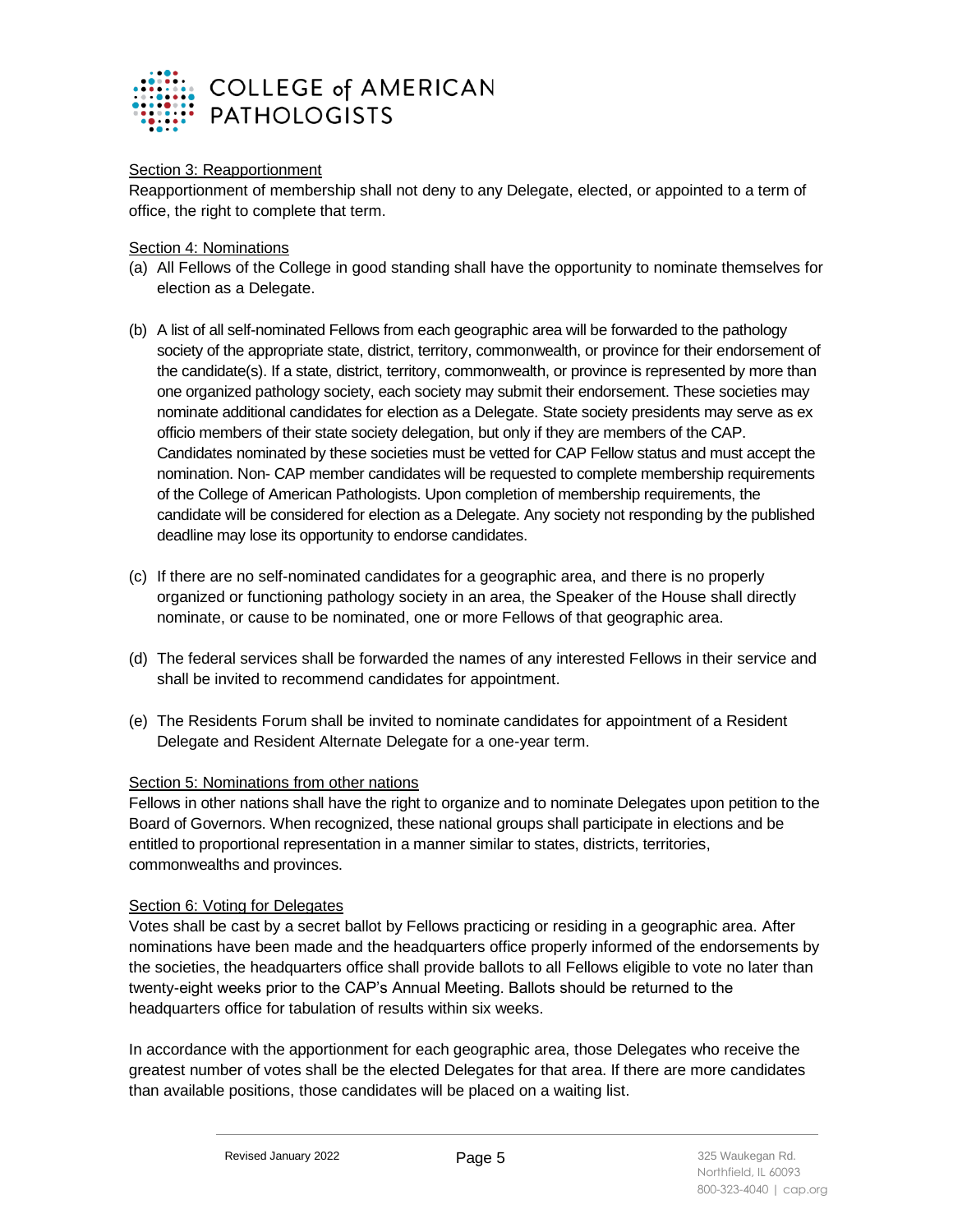

# Section 7: Delegation Chairs

In any state, district, territory, commonwealth, or province with more than one Delegate, a Delegation Chair shall be elected by vote of the members of the respective delegation. The respective delegation shall notify the national office of the College of the election results prior to the next Fall Meeting. The Chair of a Delegation will be responsible for seeing to the attendance of that Delegation and shall serve as the official contact between the Delegation and the College headquarters office.

# **Article III - Officers and Steering Committee**

# Section 1: Speaker

The principal officer of the House of Delegates shall be the Speaker who will preside at meetings, maintain order and decorum, and appoint Committees/Action Groups of the House as set forth in these rules. The Speaker shall issue the official call for meetings. The Speaker, with the assistance of the Steering Committee, has the ultimate authority and responsibility for conducting House business in a thorough, effective, and efficient manner. It is the responsibility of the Speaker, with the assistance of the Steering Committee, to ensure that issues (action items) are addressed by the House, reports sent to the Board of Governors, College Councils, Commissions and Committees and reports back are received and presented to the House in a timely manner. The Speaker shall update Delegates on business of the House on an ongoing basis, as appropriate The Speaker shall have the right to vote only in the case of a tie.

# Section 2: Vice Speaker

The Vice Speaker shall be an officer of the House and shall act as the principal officer of the House in the absence of the Speaker. The Vice Speaker shall assist in the duties of the Speaker and shall have the responsibility of overseeing the Delegation Chairs.

#### Section 3: Secretary

The Secretary shall be an officer of the House, shall be responsible for assisting the Speaker and Vice Speaker as needed in all functions of the House of Delegates Steering Committee. The Secretary shall assume the duties and responsibilities of the Speaker until the elections if both the Speaker and the Vice Speaker offices are vacant.

# Section 4: Members-at-Large

Four Members-at-Large shall be members of the Steering Committee and serve as liaisons to various Councils and Action Groups, as assigned by the Speaker of the House. During meetings of the House, they shall assist the Speaker in maintaining order and in seeking members for a vote if a quorum is not present. They may be called upon to act as a credentials committee for the admission of Delegates to the floor of the House.

#### Section 5: Steering Committee

- (a) A Steering Committee, composed of the officers of the House and four Members-at-Large, shall act as an executive committee, conducting House business during the interval between House meetings.
- (b) The Speaker shall serve as Chair of this Committee.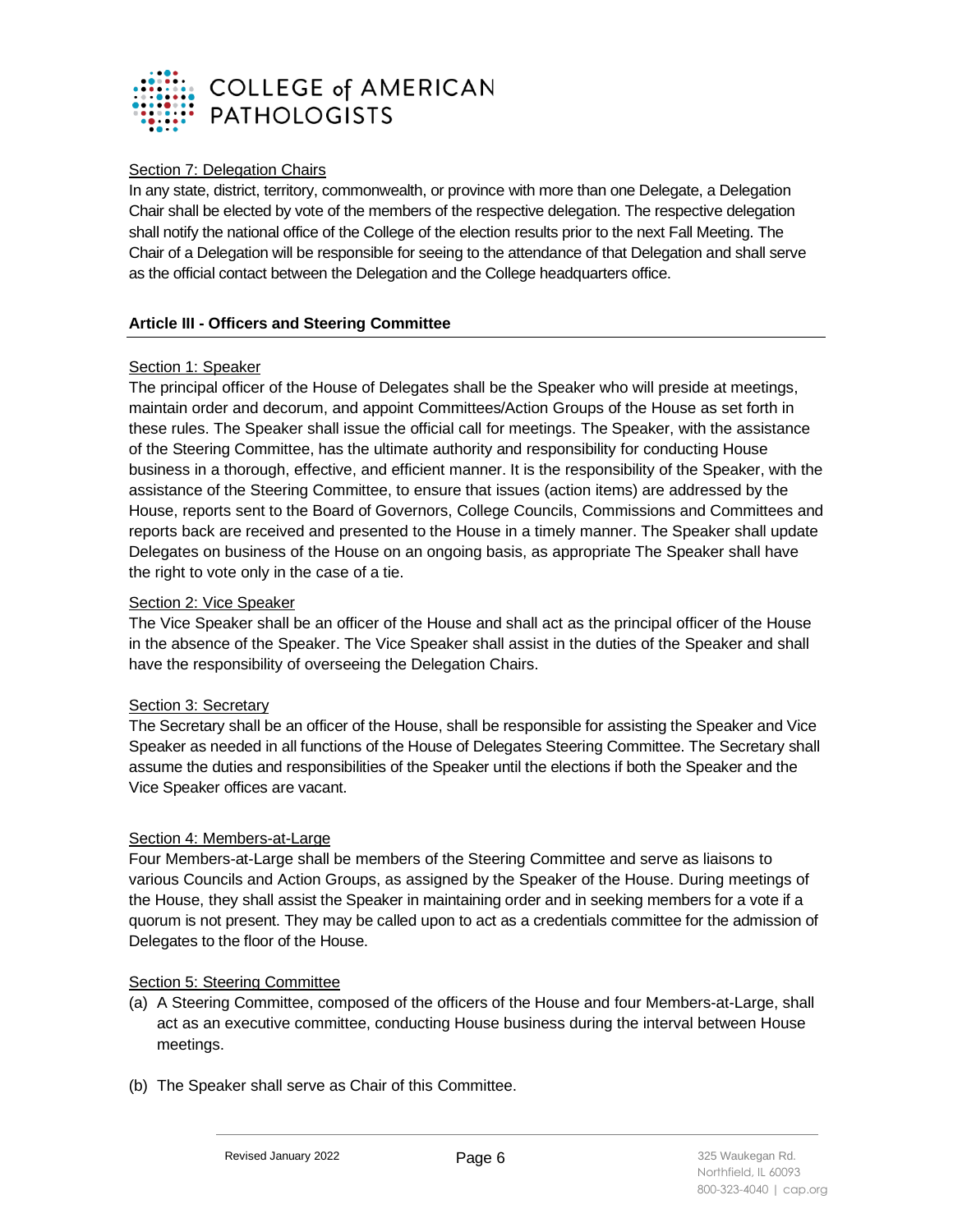

- (c) The Steering Committee shall assist in preparing the agenda and in carrying out the activities of the House. It shall meet prior to each general meeting of the House and may meet at any time on the call of the Speaker.
- (d) The immediate Past Speaker of the House shall serve on the HOD Steering Committee as an advisor for one term immediately following his/her term as Speaker.

# Section 6: Term of Office

The Speaker, Vice Speaker, Secretary, and the four Members-at-Large of the Steering Committee shall be elected for a term of two years, in even numbered years, at the Fall Meeting of the House and in the manner provided for in these rules. Only duly-qualified Delegates may serve as officers and Steering Committee members. Members of the Steering Committee shall be eligible for re-election. The tenure of each office shall be no more than two (2) full terms. Appointment for election to a partial term of office shall not be a consideration of such tenure.

# Section 7: Succession

- (a) If the Speaker dies, resigns, is removed from office or is otherwise unable to serve, the Vice Speaker shall assume the office, responsibilities, and duties of the Speaker and serve for the remainder of the unexpired term. If any other officer of the House dies, resigns, is removed from office or is otherwise unable to serve, a successor shall be appointed by the Speaker from the elected members of the Steering Committee to serve for the remainder of the unexpired term. Vacancies occurring in the position of Member-at-Large to the Steering Committee shall be filled by appointment by the Speaker for the duration of term.
- (b) If the offices of the Speaker and Vice Speaker are simultaneously vacant, the Secretary of the House shall assume the office, duties and responsibilities of the Speaker. At the next meeting of the House of Delegates, the unexpired terms of the Speaker and the Vice Speaker shall be filled by election or special election as appropriate.
- (c) In the event of the simultaneous vacancies of the offices of Speaker, Vice Speaker and Secretary, the President of the College of American Pathologists shall appoint a temporary presiding officer from the remaining members of the Steering Committee, to conduct the business of the House until such vacancies are filled by election or special election as appropriate.

# **Article IV - Elections**

#### Section 1: Method of Election

- (a) During the 4th quarter in odd-numbered years, the Immediate Past Speaker shall appoint a Nominating Committee, including a Nominating Committee Chair, to serve until the Fall Meeting at which time the Steering Committee elections will be held. If the Immediate Past Speaker is unable to fulfill this duty, the Past Past Speaker shall appoint the Nominating Committee. If the Past Past Speaker is unable to fulfill this duty, the current Speaker shall appoint the Nominating Committee.
- (b) (1) The Nominating Committee shall be composed of five (5) Delegates who will consider candidates, as prescribed herein, for vacancies in the offices of the House and/or House Steering Committee positions.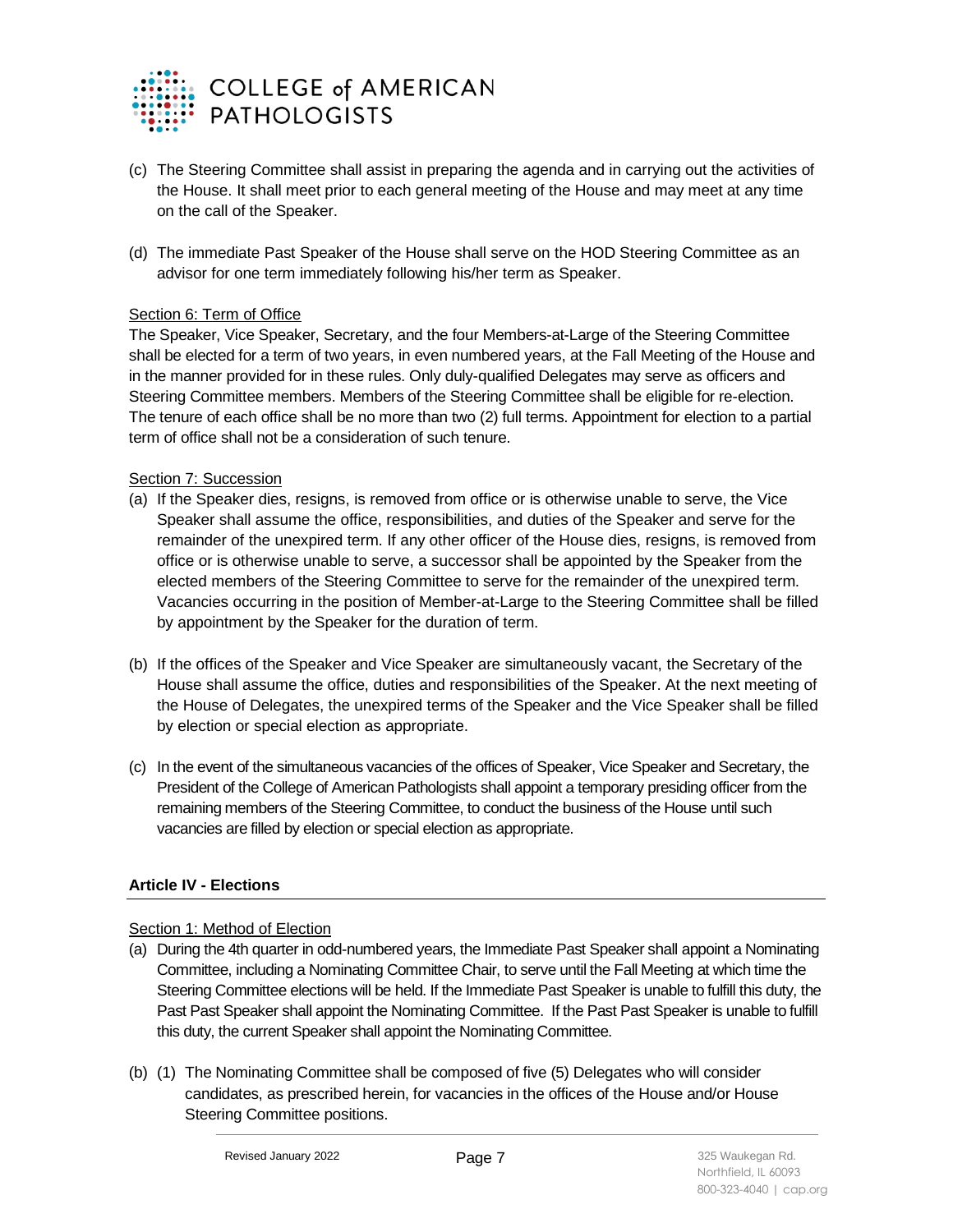

- (2) With the exception of the Nominating Committee Chair, Delegates are eligible to serve on the Nominating Committee no more than once every three years. The Immediate Past Speaker of the House shall choose the House Nominating Committee Chair from the membership of the previous Nominating Committee. No one may serve as Chair on two successive Nominating Committees.
- (3) The Nominating Committee may select eligible candidates as it deems necessary to ensure balanced representation of the House of Delegates. The geographic distribution, practice patterns, and sub-specialties of candidates should be taken into account. The Nominating Committee should strongly consider candidates who have actively participated in House functions and deliberations.
- (4) Delegates not concurrently seeking election as officers or governors of the College are eligible for consideration by the House of Delegates Nominating Committee. A Delegate who seeks nomination to a House office shall waive all rights under Article V, Section 2, Item B of the CAP Constitution to seek nomination, appointment, or election to the Board of Governors during the concurrent period of House nominations and elections.
- (5) The Nominating Committee may at its discretion interview candidates for any position. If it determines to interview any candidate for a position, it shall interview all candidates for that position. If the Committee determines to hold in-person interviews for a position, the College shall pay the reasonable expenses of each candidate for that position. The Nominating Committee will report its slate of candidates to the Speaker of the House, all members of the House, and the President of the College, 90 days prior to the Fall Meeting. The Chair of the Nominating Committee will notify candidates of its selection.
- (6) Additional nominations for House office may be made by signed petition of at least twenty (20) Delegates submitted to the Nominating Committee Chair no later than thirty (30) days before the Fall Meeting of the House of Delegates. Candidates seeking nomination by petition shall be qualified as in Article IV, Section I (b) (4) above.
- (c) The Delegates shall have the opportunity to nominate additional candidates from the floor at the Fall Meeting.

# Section 2: Installation

- (a) Upon the determination of the elected candidates for office, the Speaker shall present the newly-elected officers and Members-at-Large of the Steering Committee to the House.
- (b) The term of office of those elected shall begin at the time of adjournment of the Fall Meeting of the House.
- (c) In the event of a special election, the term of office of those elected will begin upon election and will continue until the next regularly scheduled election.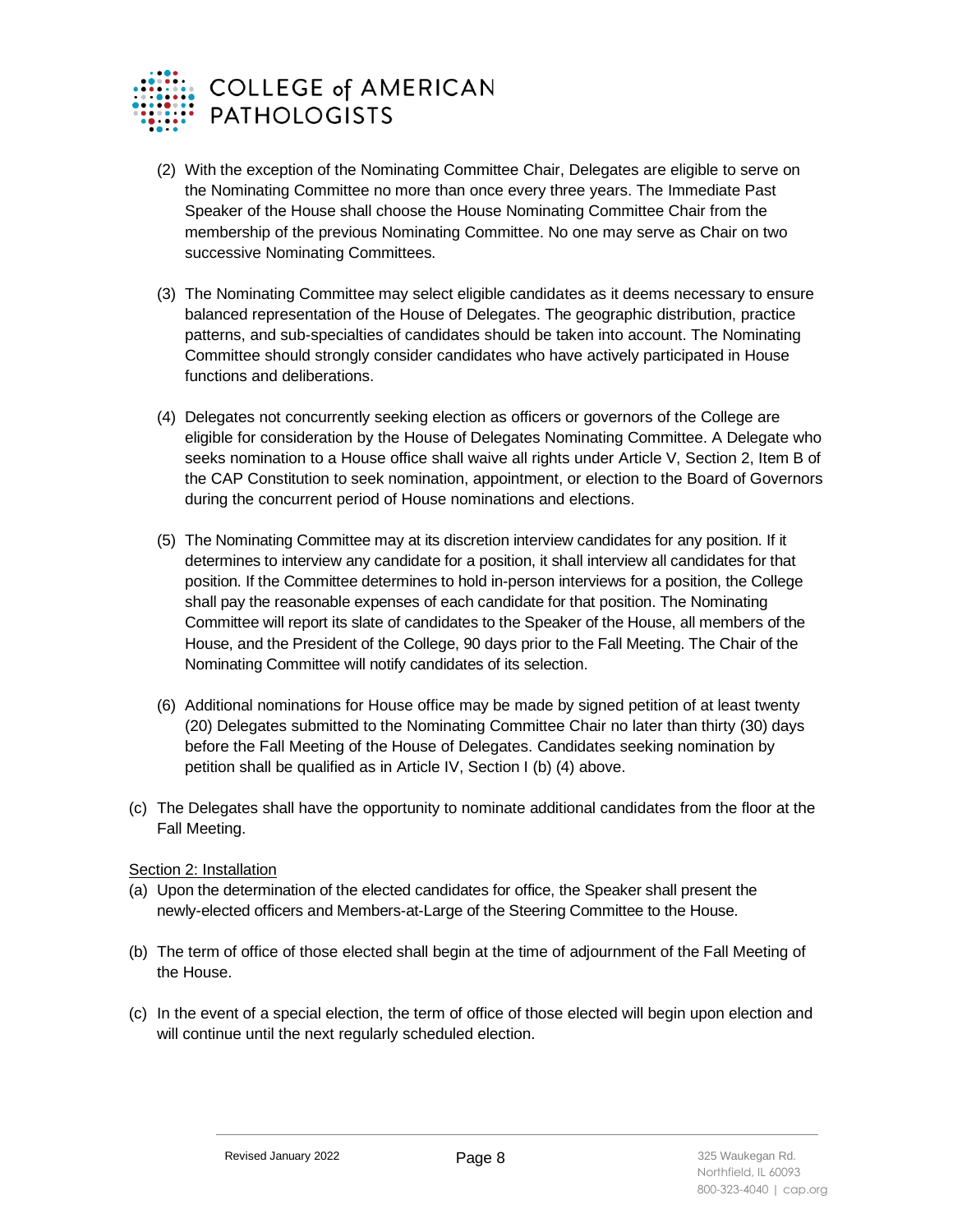

# Section 3: Special Election

- (a) A special election to elect a Speaker and Vice Speaker shall be held at the next regularly scheduled House of Delegates meeting if both offices become simultaneously vacant and if no regularly prescribed election has been scheduled. The nominees for each office shall be named by the Nominating Committee, appointed in conformity with Article IV, Section 1.
- (b) Should such vacancies occur between regularly scheduled meetings of the House of Delegates, notification of such special election shall be in conformity with Article IV, Section 1. If such simultaneous vacancies occur within thirty (30) days of the next regularly scheduled House of Delegates meeting or during the House of Delegates meeting, the requirement for thirty (30) days advance notice by the nominating committee shall be waived provided the House is given the maximum notification practical.

# Section 4: Election Oversight Committee

- (a) The Election Oversight Committee (EOC) ensures a fair and efficient election process for the House of Delegates Steering Committee (HODSC) and recommends changes in the election procedures to the Steering Committee as needed.
- (a) The voting process for HODSC positions will occur in an electronic format at the Fall Meeting for both virtual and in-person attendance by the Delegates, whenever technically possible. Voting shall remain open for two (2) hours after the candidate speeches. To be eligible to vote, Delegates must be registered for the Fall Meeting by a designated deadline using a preferred email address for distribution of the electronic ballot. Registered Delegates will be credentialed to vote based on Delegation rosters.
- (b) The voting process for revisions to the Rules of the House of Delegates and other Action Group items will occur in an electronic format, whenever technically possible, and all Delegates will be eligible to vote.

# **Article V - Procedure of Meetings**

Section l: Meetings

- (a) The House of Delegates shall meet in conjunction with the Stated Annual Meeting of the College of American Pathologists and may hold a second meeting during spring each year. Meetings of the House shall be open to all CAP members. However, the House may hold executive sessions.
- (b) The House of Delegates may be called for special meetings by the Speaker.
- (c) Upon petition of thirty members of the House, the Speaker shall notify the Board of Governors and shall call a special meeting of the House within a period of sixty days, said meeting to be held by interactive technology or in the same general area in which the headquarters office of the College of American Pathologists is located.
- (d) The purpose and agenda of such special meetings shall be submitted with the call.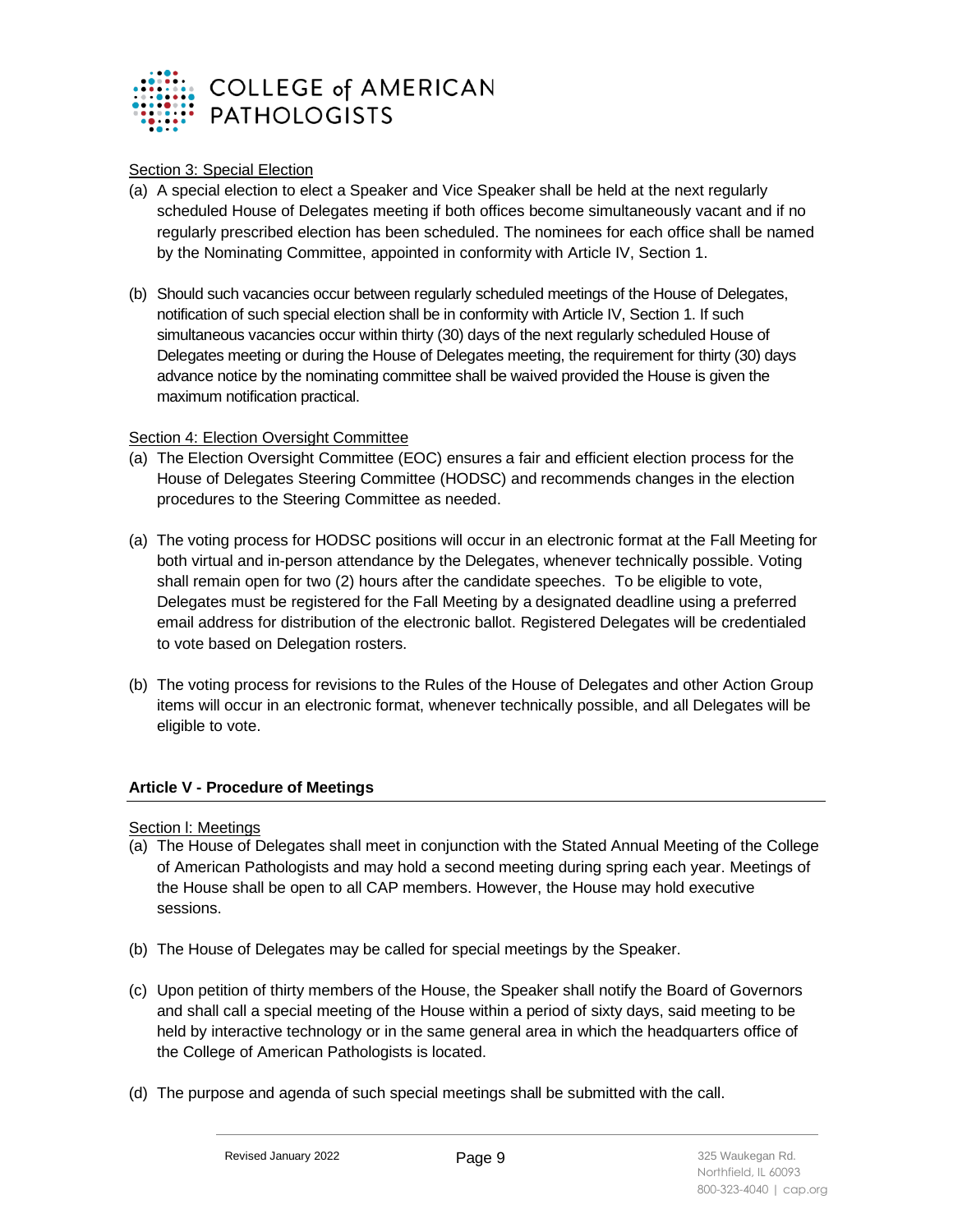

# Section 2: Registration

- (a) Before being seated at any session, each Delegate shall present credentials and be recognized by the Credentials Committee.
- (b) Only duly elected Delegates may be seated at any session of the House of Delegates unless the Chief Executive Officer of the College has been given due notice by the Chair of said delegation, of emergency substitution at that assembly, seven (7) days prior to the meeting. Only Fellows of the College are eligible for such emergency substitution. In the event that the Delegate or Alternate from the Residents Forum is not able to participate in a given meeting, the Residents Forum Executive Committee may designate an appropriate replacement from among the Junior Members in accordance with the above procedure.
- (c) If a Delegate's seat is not filled by the Delegate for two consecutive meetings, the Speaker shall declare the position vacant and fill the vacancy by appointing a Fellow of the College under the provision of Article II, Section 1 (d).

#### Section 3: Order of business

The official order of business of the House will be published in the Delegates' agenda book. The agenda book will be available to members of the House prior to the House meeting. The introduction of new business at the meeting will require a two-thirds majority vote.

# Section 4: Quorum

Representation at the meeting by a majority of current delegations shall constitute a quorum.

# Section 5: Vote

Unless otherwise specified in these rules, all questions proposed for consideration by members of the House of Delegates shall be determined by a majority of votes of those present and eligible to vote. Unless a matter is determined by ballot, a declaration by the presiding officer that an action item has been carried shall be sufficient evidence of the fact.

# Section 6: Privileges of officers and governors of the College

Current and past Officers and Governors of the College shall have all privileges of the House but may not serve as Delegates, vote, hold office, or serve on House committees.

# Section 7: Disposition of action

All action items and reports of the House of Delegates shall be presented by the Speaker to the Board of Governors at its next regular meeting. If a Speaker is unable to act, the Vice Speaker or Secretary shall carry out this duty.

#### Section 8: Rules of order

- (a) The House of Delegates shall be guided in its actions by the Constitution and Bylaws of the College of American Pathologists and these rules of the House of Delegates.
- (b) When not in conflict with these rules or the Constitution and Bylaws of the College, the standard for parliamentary procedure accepted by the College shall govern the conduct of the meetings of the House. The Speaker reserves the right to accept a motion to dismiss parliamentary procedure for meetings of the House.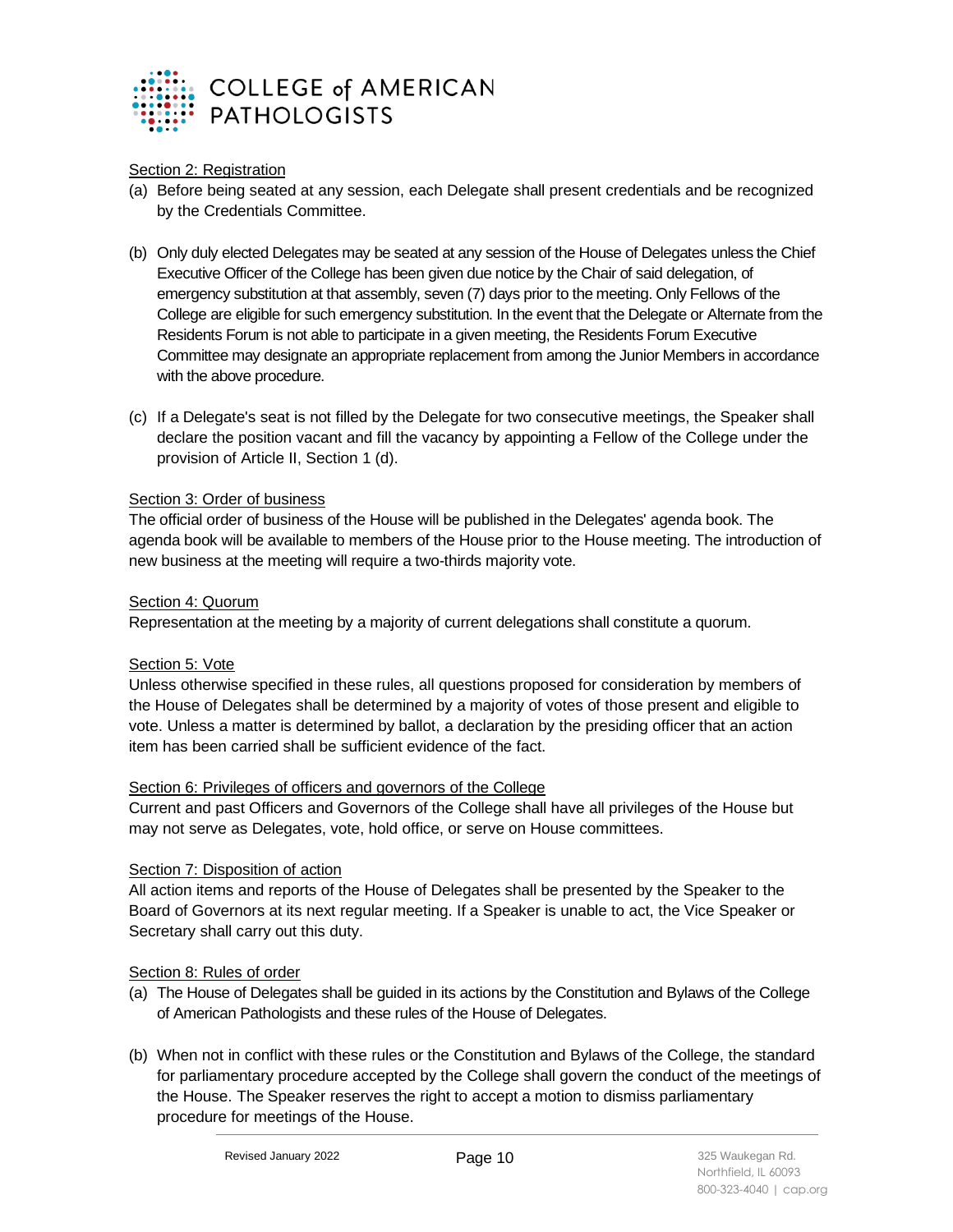

#### **Article VI - Business of the House of Delegates**

#### Section 1: Action Items

- (a) Action Items may be submitted by any Delegate or member of the Board of Governors. It is the responsibility of the Delegation Chairs to solicit constituent member pathologists for issues (action items) prior to the Spring meeting of the House of Delegates. The manner in which this is accomplished is at the discretion of the Delegation Chair and may be done electronically or otherwise. The Speaker will solicit issues (action items) from each Delegation Chair prior to the Spring House meeting. The manner in which this is accomplished is at the discretion of the Speaker. These issues (action items) will be reviewed by the Speaker and the House Steering Committee and compiled as part of the House agenda.
- (b) The Action Item must be in written form and must be in the hands of the Speaker or submitted to the Chief Executive Officer of the College not later than the published deadline three weeks prior to the House meeting.
- (c) The Steering Committee will review all action items submitted later than the published deadline to determine whether they shall be presented to the House. Late action items will be referred for consideration by the House only when they are:
	- 1. accepted by two-thirds consent, or
	- 2. of an urgent nature, or
	- 3. submitted by the Board of Governors, or
	- 4. submitted by the Residents Forum.

#### Section 2: Committees/Action Groups

The Speaker reserves the right to appoint HOD Committees/Action Groups as appropriate to address a specific issue of business. Committees/Action Groups are composed of Delegates selected by the Speaker to meet by teleconference between meetings or conduct open hearings on matters of business of the House.

#### Section 3: Other Committees/Action Groups

The Speaker may appoint such additional Committees/Action Groups as are needed from time to time to conduct the business of the House.

#### Section 4: Reports of Action Items

Reports of all action items of the House of Delegates are sent to the Board of Governors and to College Councils, Commissions and Committees as appropriate. The House of Delegates will receive a report back on all action items sent no later than the next meeting of the House. The House may request a report back at a finite time prior to the next House meeting, provided that the requested time is congruent with internal CAP scheduling.